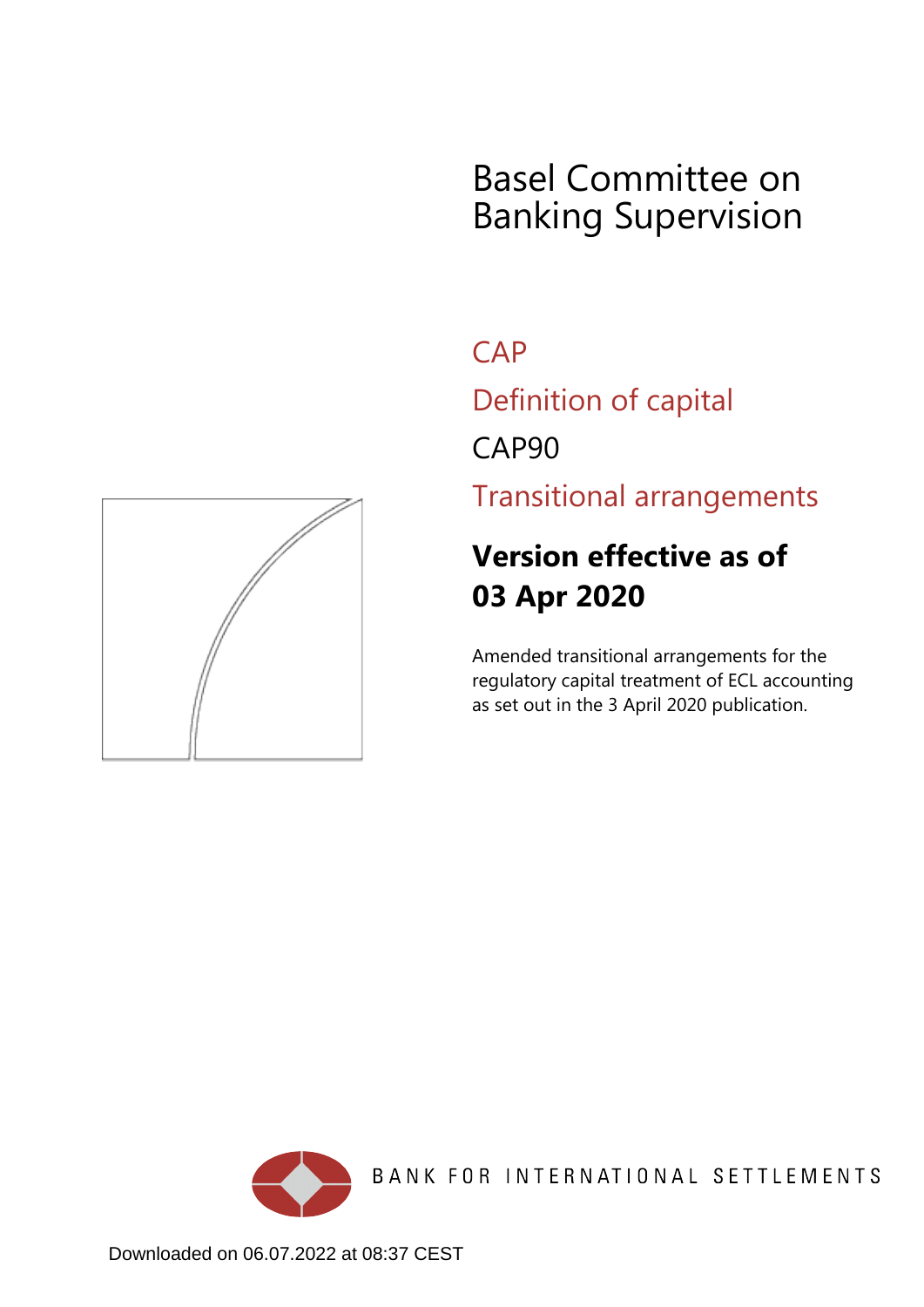*© Bank for International Settlements 2022. All rights reserved.*

Downloaded on 06.07.2022 at 08:37 CEST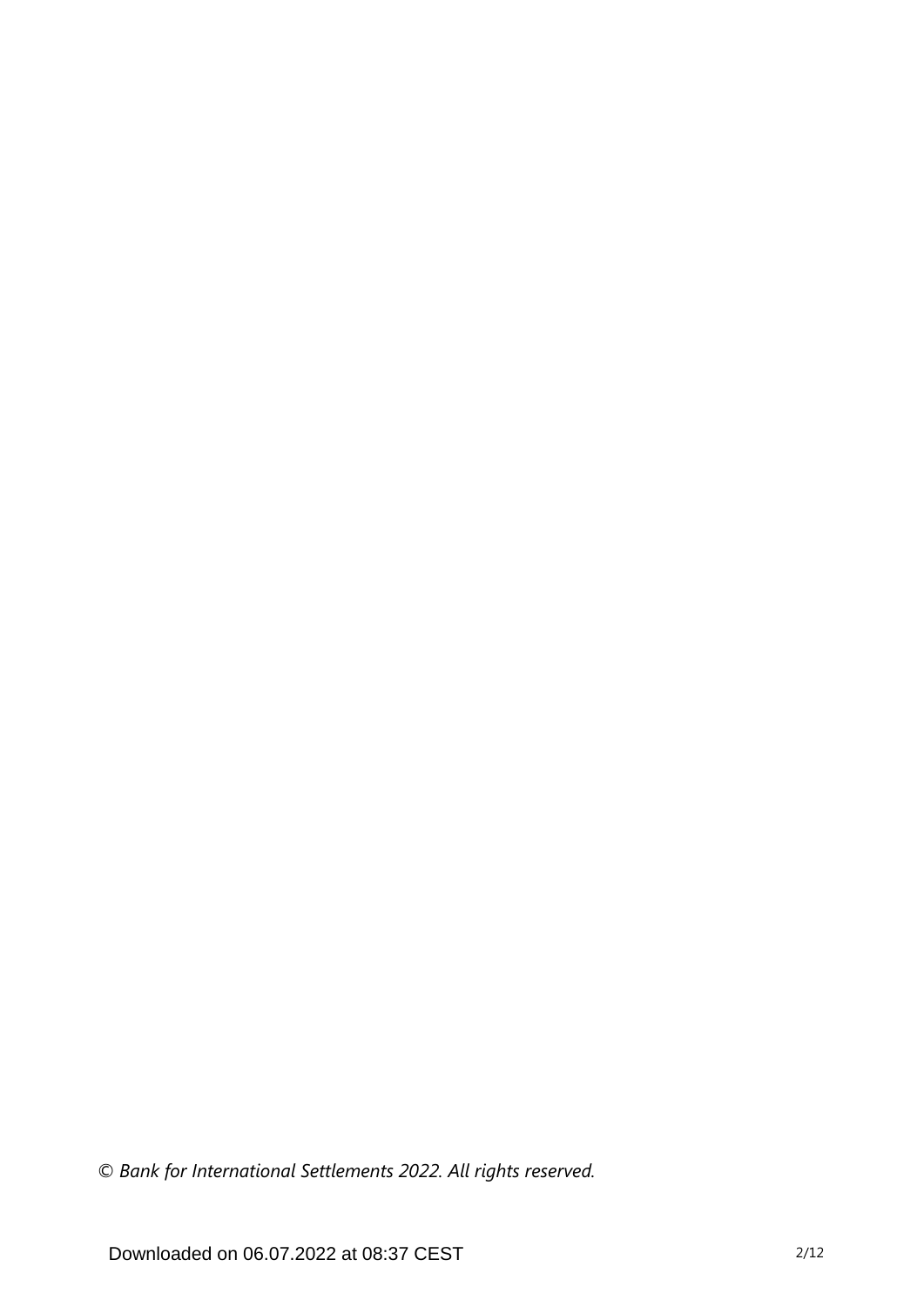## **Transitional arrangements for certain capital instruments**

- Capital instruments that no longer qualify as non-common equity Tier 1 or Tier 2 capital are phased out beginning 1 January 2013. Fixing the base at the nominal amount of such instruments outstanding on 1 January 2013, their recognition is capped at 90% from 1 January 2013, with the cap reducing by 10 percentage points in each subsequent year. **90.1**
- This cap is applied to Additional Tier 1 and Tier 2 separately and refers to the total amount of instruments outstanding that no longer meet the relevant entry criteria. To the extent an instrument is redeemed, or its recognition in capital is amortised, after 1 January 2013, the nominal amount serving as the base is not reduced. **90.2**

*FAQ*

*If a Tier 2 instrument eligible for transitional arrangements begins its final five-year amortisation period prior to 1 January 2013, does it carry on amortising at a rate of 20% per annum after 1 January 2013? FAQ1*

> *Individual instruments continue to be amortised at a rate of 20% per year while the aggregate cap is reduced at a rate of 10% per year.*

*Can ineligible Tier 1 instruments be "cascaded" into Tier 2 and, if so, can a firm elect to do this at 1 January 2013 or a later date? FAQ2*

> *[CAP90.1](https://www.bis.org/basel_framework/chapter/CAP/90.htm?tldate=20220101&inforce=20200403&published=20200403#paragraph_CAP_90_20200403_90_1) states that, "Capital instruments that no longer qualify as noncommon equity Tier 1 capital or Tier 2 capital are phased out beginning 1 January 2013. Fixing the base at the nominal amount of such instruments outstanding on 1 January 2013, their recognition is capped at 90% from 1 January 2013, with the cap reducing by 10 percentage points in each subsequent year." This rule does not prohibit instruments, in whole or in part, that exceed the cap on recognition in Additional Tier 1 being reallocated to Tier 2 if they meet all of the criteria for inclusion in Tier 2 that apply from 1 January 2013. Any reallocation will have no effect on the calculation of the cap itself. This means that instruments that are phased out of Additional Tier 1 and do not meet the point-of-non-viability requirements in [CAP10.11\(](https://www.bis.org/basel_framework/chapter/CAP/10.htm?tldate=20220101&inforce=20191215&published=20200605#paragraph_CAP_10_20191215_10_11)16) will not be permitted to be "cascaded" into Tier 2, as Tier 2 is required to meet the point-of-non-viability requirements in [CAP10.16\(](https://www.bis.org/basel_framework/chapter/CAP/10.htm?tldate=20220101&inforce=20191215&published=20200605#paragraph_CAP_10_20191215_10_16)10).*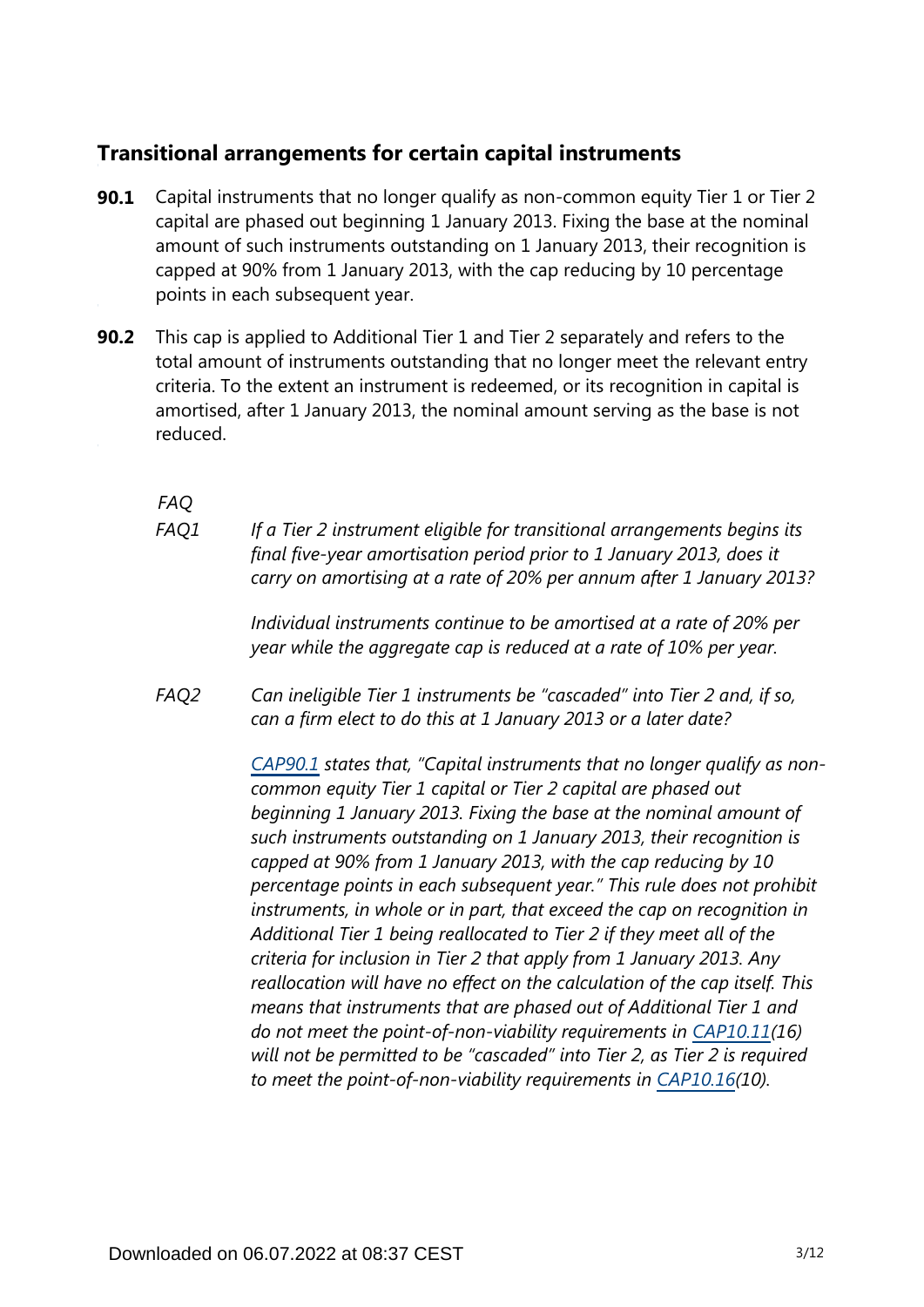*Some Tier 1 and Tier 2 instruments were not eligible to be recognised as such under Basel II because they exceeded the relevant limits for recognition (eg 15% innovative limit or Tier 2 limit). Can amounts that exceeded these limits be included in the base for the transitional arrangements established in [CAP90.1](https://www.bis.org/basel_framework/chapter/CAP/90.htm?tldate=20220101&inforce=20200403&published=20200403#paragraph_CAP_90_20200403_90_1) and [CAP90.2](https://www.bis.org/basel_framework/chapter/CAP/90.htm?tldate=20220101&inforce=20200403&published=20200403#paragraph_CAP_90_20200403_90_2)? FAQ3*

> *No. The base for the transitional arrangements should reflect the outstanding amount that is eligible to be included in the relevant tier of capital under the national rules applied on 31 December 2012.*

*If a Tier 2 instrument eligible for grandfathering begins its final fiveyear amortisation period prior to 1 January 2013, is the full nominal amount or the amortised amount used in fixing the base for transitional arrangements? FAQ4*

> *For Tier 2 instruments that have begun to amortise before 1 January 2013, the base for transitional arrangements should take into account the amortised amount, not the full nominal amount.*

*What happens to share premium (stock surplus) associated with instruments eligible for the transitional arrangements? FAQ5*

> *Share premium (stock surplus) only meets the entry criteria if it is related to an instrument that meets the entry criteria. The share premium of instruments that do not meet the entry criteria, but which are eligible for the transitional arrangements, should instead be included in the base for the transitional arrangements.*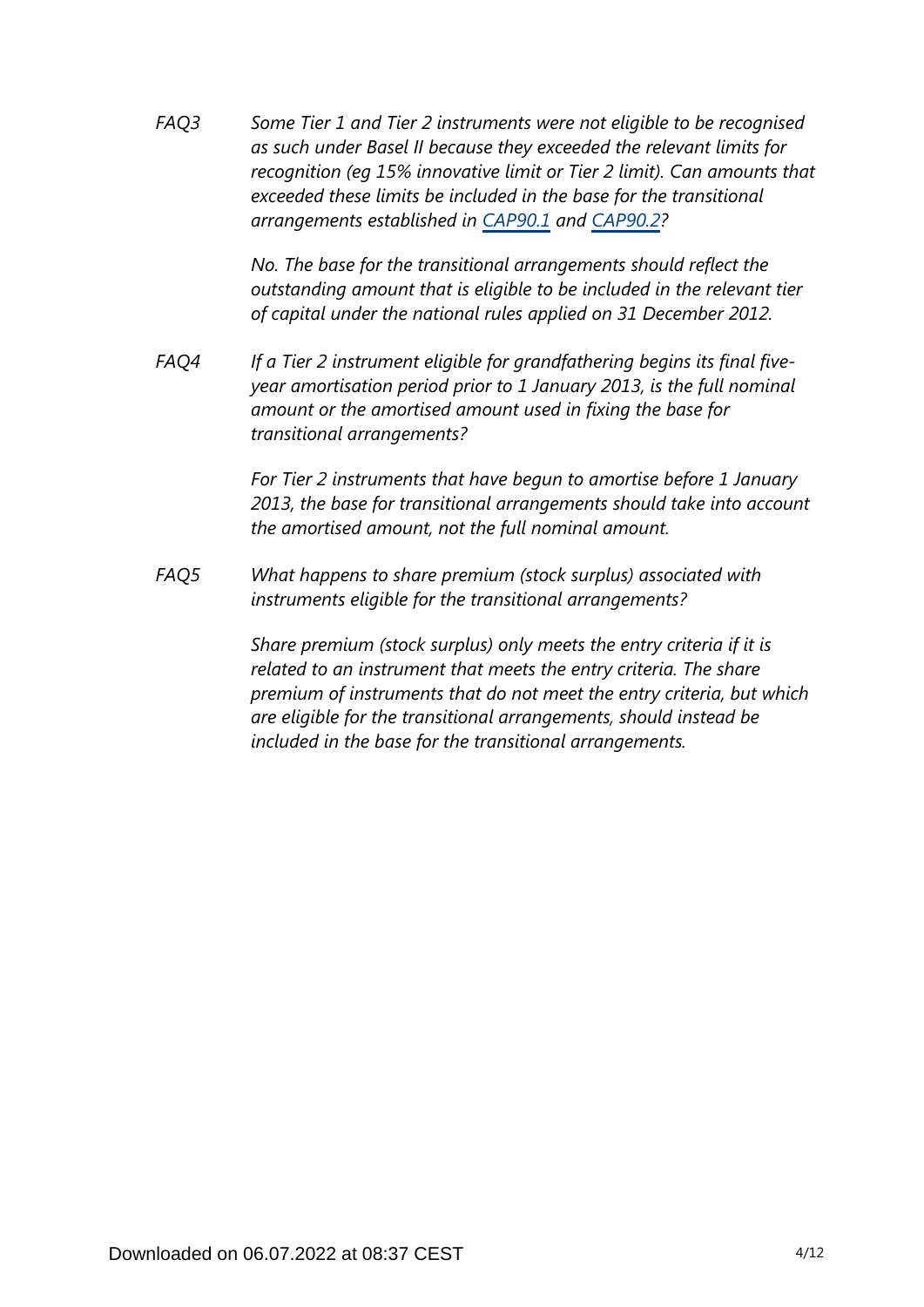*How do the transitional arrangements apply to instruments denominated in a foreign currency along with any potential hedges of the nominal amount of those instruments? FAQ6*

> *The total amount of such instruments that no longer meet the criteria for inclusion in the relevant tier of capital are included in the base and limited by the cap from 1 January 2013 onwards. To calculate the base, instruments denominated in foreign currency that no longer qualify for inclusion in the relevant tier of capital should be included using their value in the reporting currency of the bank as at 1 January 2013. The base will therefore be fixed in the reporting currency of the bank throughout the transitional period.*

> *During the transitional period instruments denominated in a foreign currency should be valued as they are reported on the balance sheet of the bank at the relevant reporting date (adjusting for any amortisation in the case of Tier 2 instruments) and, along with all other instruments that no longer meet the criteria for inclusion in the relevant tier of capital, are subject to the cap.*

- **90.3** In addition, instruments with an incentive to be redeemed are treated as follows:
	- (1) For an instrument that has a call and a step-up prior to 1 January 2013 (or another incentive to be redeemed), if the instrument is not called at its effective maturity date and on a forward-looking basis meets the new criteria for inclusion in Tier 1 or Tier 2, it continues to be recognised in that tier of capital.
	- (2) For an instrument that has a call and a step-up on or after 1 January 2013 (or another incentive to be redeemed), if the instrument is not called at its effective maturity date and on a forward-looking basis meets the new criteria for inclusion in Tier 1 or Tier 2, it continues to be recognised in that tier of capital. After the call date, the full amount of a Tier 1 instrument, or the applicable amortised amount of a Tier 2 instrument, is recognised. Prior to the effective maturity date, the instrument would be considered an "instrument that no longer qualifies as Additional Tier 1 or Tier 2" and therefore is phased out from 1 January 2013.
	- (3) For an instrument that has a call and a step-up between 12 September 2010 and 1 January 2013 (or another incentive to be redeemed), if the instrument is not called at its effective maturity date and on a forward-looking basis does not meet the new criteria for inclusion in Tier 1 or Tier 2, it is fully derecognised in that tier of regulatory capital from 1 January 2013 and not included in the base for the transitional arrangements.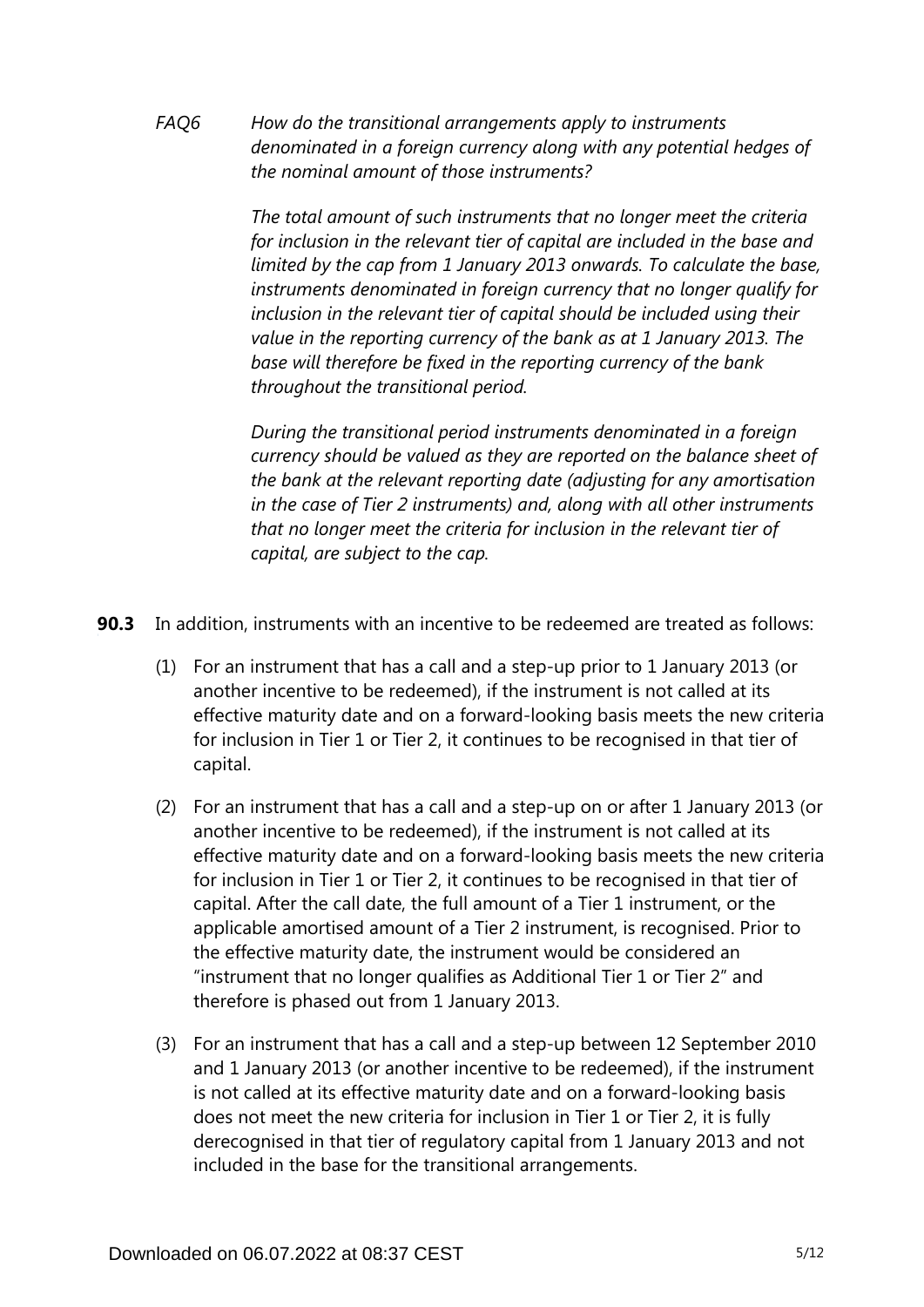- (4) For an instrument that has a call and a step-up on or after 1 January 2013 (or another incentive to be redeemed), if the instrument is not called at its effective maturity date and on a forward looking basis does not meet the new criteria for inclusion in Tier 1 or Tier 2, it is derecognised in that tier of regulatory capital from the effective maturity date. Prior to the effective maturity date, the instrument would be considered an "instrument that no longer qualifies as Additional Tier 1 or Tier 2" and therefore is phased out from 1 January 2013.
- (5) For an instrument that had a call and a step-up on or prior to 12 September 2010 (or another incentive to be redeemed), if the instrument was not called at its effective maturity date and on a forward looking basis does not meet the new criteria for inclusion in Tier 1 or Tier 2, it is considered an "instrument that no longer qualifies as Additional Tier 1 or Tier 2" and therefore is phased out from 1 January 2013.

*FAQ*

*Does this mean that if there was a Tier 1 security that met all the requirements to qualify for Additional Tier 1 capital on a forwardlooking basis after its call date and it is callable on 31 December 2014, on 1 January 2014, the security would count at 80% of notional but on 1 January 2015, if not called, it would count as 100% of Tier 1 capital? FAQ1*

> *Yes. However, it should be noted that the base that sets a cap on the instruments that may be included applies to all outstanding instruments that no longer qualify as non-common equity Tier 1. This means, for example, that if other non-qualifying Tier 1 instruments are repaid during 2014 it is possible for the instrument to receive recognition in excess of 80% during 2014.*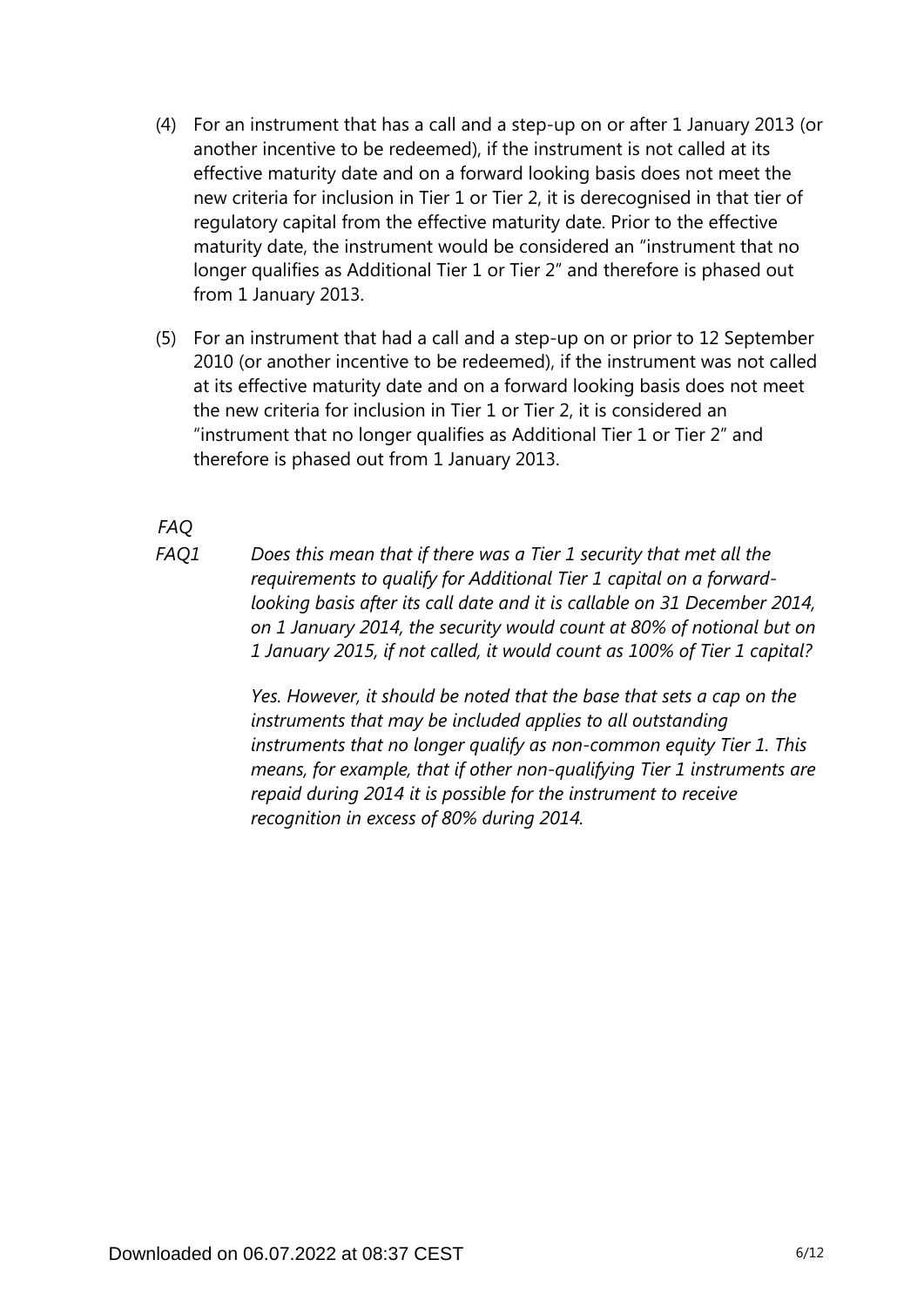*If an instrument issued before 12 September 2010 has an incentive to redeem and does not fulfil the non-viability requirement in [CAP10.11](https://www.bis.org/basel_framework/chapter/CAP/10.htm?tldate=20220101&inforce=20191215&published=20200605#paragraph_CAP_10_20191215_10_11) (16) or [CAP10.16\(](https://www.bis.org/basel_framework/chapter/CAP/10.htm?tldate=20220101&inforce=20191215&published=20200605#paragraph_CAP_10_20191215_10_16)10), but is otherwise compliant on a forward-looking basis, is it eligible for transitional arrangements? FAQ2*

> *If an instrument has an effective maturity date that occurs before 1 January 2013 and is not called, and complies with the entry criteria except for the non-viability requirement on 1 January 2013, then it is eligible for transitional arrangements.*

*If the instrument has an effective maturity date that occurs after 1 January 2013, and therefore it does not comply with the entry criteria (including the non-viability requirement) as on 1 January 2013, it should be phased out until its effective maturity date and derecognised after that date.*

*Assume that on 1 January 2013 a bank has \$100m of non-compliant Tier 1 securities outstanding. By 1 January 2017, the capital recognition has been reduced to 50% (10% per year starting at 90% on 1 January 2013). Now assume that \$50m of the Tier 1 securities have been called between 2013 and the end of 2016 – leaving \$50m outstanding. Does the transitional arrangement mean the bank can fully recognise the remaining \$50m of capital on 1 January 2017? FAQ3*

*Yes.*

*For instruments with an incentive to redeem after 1 January 2013, [CAP90.3](https://www.bis.org/basel_framework/chapter/CAP/90.htm?tldate=20220101&inforce=20200403&published=20200403#paragraph_CAP_90_20200403_90_3) permits them to be included in capital after their call/step-up date if they meet the [CAP10](https://www.bis.org/basel_framework/chapter/CAP/10.htm?tldate=20220101&inforce=20191215&published=20200605) criteria on a forward-looking basis. Does this forward looking basis mean that they need to meet the loss absorbency criteria set out in [CAP10.11\(](https://www.bis.org/basel_framework/chapter/CAP/10.htm?tldate=20220101&inforce=20191215&published=20200605#paragraph_CAP_10_20191215_10_11)16) and [CAP10.16\(](https://www.bis.org/basel_framework/chapter/CAP/10.htm?tldate=20220101&inforce=20191215&published=20200605#paragraph_CAP_10_20191215_10_16)10)? FAQ4*

> *Yes, they need to meet all [CAP10](https://www.bis.org/basel_framework/chapter/CAP/10.htm?tldate=20220101&inforce=20191215&published=20200605) criteria on a forward looking basis or they will be derecognised from capital after their call/step-up date.*

- <span id="page-6-0"></span>**90.4** Capital instruments that do not meet the criteria for inclusion in Common Equity Tier 1 are excluded from Common Equity Tier 1 as of 1 January 2013. However, instruments meeting the following three conditions are phased out over the same horizon described in [CAP90.1](https://www.bis.org/basel_framework/chapter/CAP/90.htm?tldate=20220101&inforce=20200403&published=20200403#paragraph_CAP_90_20200403_90_1):
	- ([1](#page-7-0)) they are issued by a non-joint stock company; $\frac{1}{2}$
	- (2) they are treated as equity under the prevailing accounting standards; and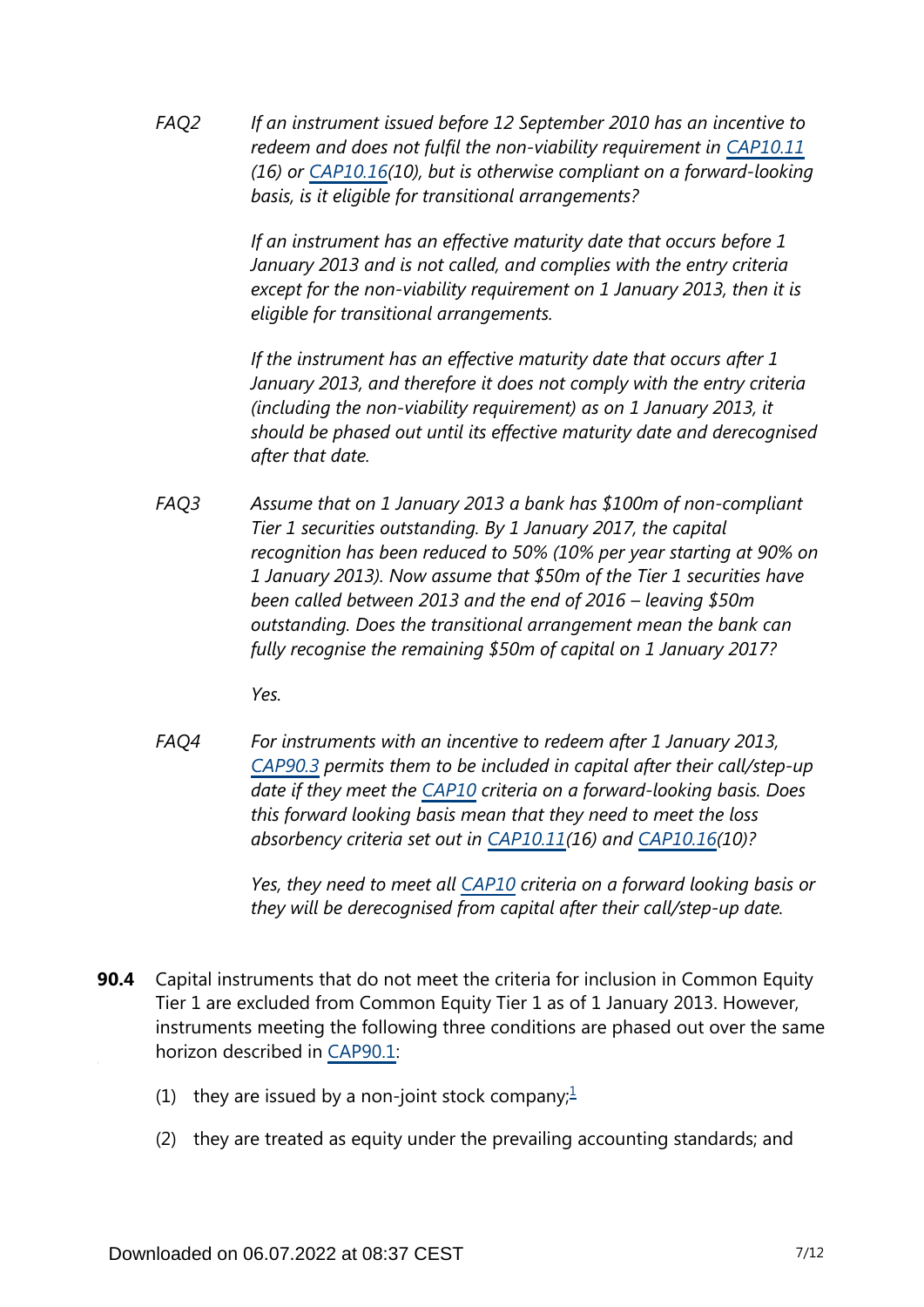(3) they receive unlimited recognition as part of Tier 1 capital under current national banking law.

### *Footnotes*

- <span id="page-7-0"></span>*Non-joint stock companies were not addressed in the Basel Committee' s 1998 agreement on instruments eligible for inclusion as they do not issue voting common shares. [1](#page-6-0)*
- **90.5** The following instruments qualify for the above transition arrangements:
	- (1) instruments issued before 12 September 2010; and
	- (2) instruments issued prior to 1 January 2013 that meet all of the entry criteria for Additional Tier 1 or Tier 2 apart from the non-viability criteria in [CAP10.11](https://www.bis.org/basel_framework/chapter/CAP/10.htm?tldate=20220101&inforce=20191215&published=20200605#paragraph_CAP_10_20191215_10_11) (16) and [CAP10.16\(](https://www.bis.org/basel_framework/chapter/CAP/10.htm?tldate=20220101&inforce=20191215&published=20200605#paragraph_CAP_10_20191215_10_16)10).

## *FAQ*

*If the contractual terms of an instrument issued before 12 September 2010 are amended to remove features that make it ineligible for grandfathering (eg deletion of call options or other incentives to redeem) but without making the instrument fully compliant with the Basel III definition of capital, can the instrument be counted as eligible grandfathered regulatory capital (subject to the limits in [CAP90.1\)](https://www.bis.org/basel_framework/chapter/CAP/90.htm?tldate=20220101&inforce=20200403&published=20200403#paragraph_CAP_90_20200403_90_1)? FAQ1*

> *A material change in the terms and conditions of a pre-existing instrument shall be considered in the same way as the issuance of a new instrument. This means that the instrument may only be included in regulatory capital if the revised terms and conditions meet the Basel III eligibility criteria in full. Revisions to terms and conditions cannot be used to extend grandfathering arrangements. This reasoning holds true for all types of capital instruments.*

Public sector capital injections made before 16 December 2010 and that do not comply with the eligibility criteria in [CAP10](https://www.bis.org/basel_framework/chapter/CAP/10.htm?tldate=20220101&inforce=20191215&published=20200605) receive no recognition in regulatory capital after 1 January 2018. The transitional arrangements in [CAP90.1](https://www.bis.org/basel_framework/chapter/CAP/90.htm?tldate=20220101&inforce=20200403&published=20200403#paragraph_CAP_90_20200403_90_1) to [CAP90.4](https://www.bis.org/basel_framework/chapter/CAP/90.htm?tldate=20220101&inforce=20200403&published=20200403#paragraph_CAP_90_20200403_90_4) do not apply to these instruments. **90.6**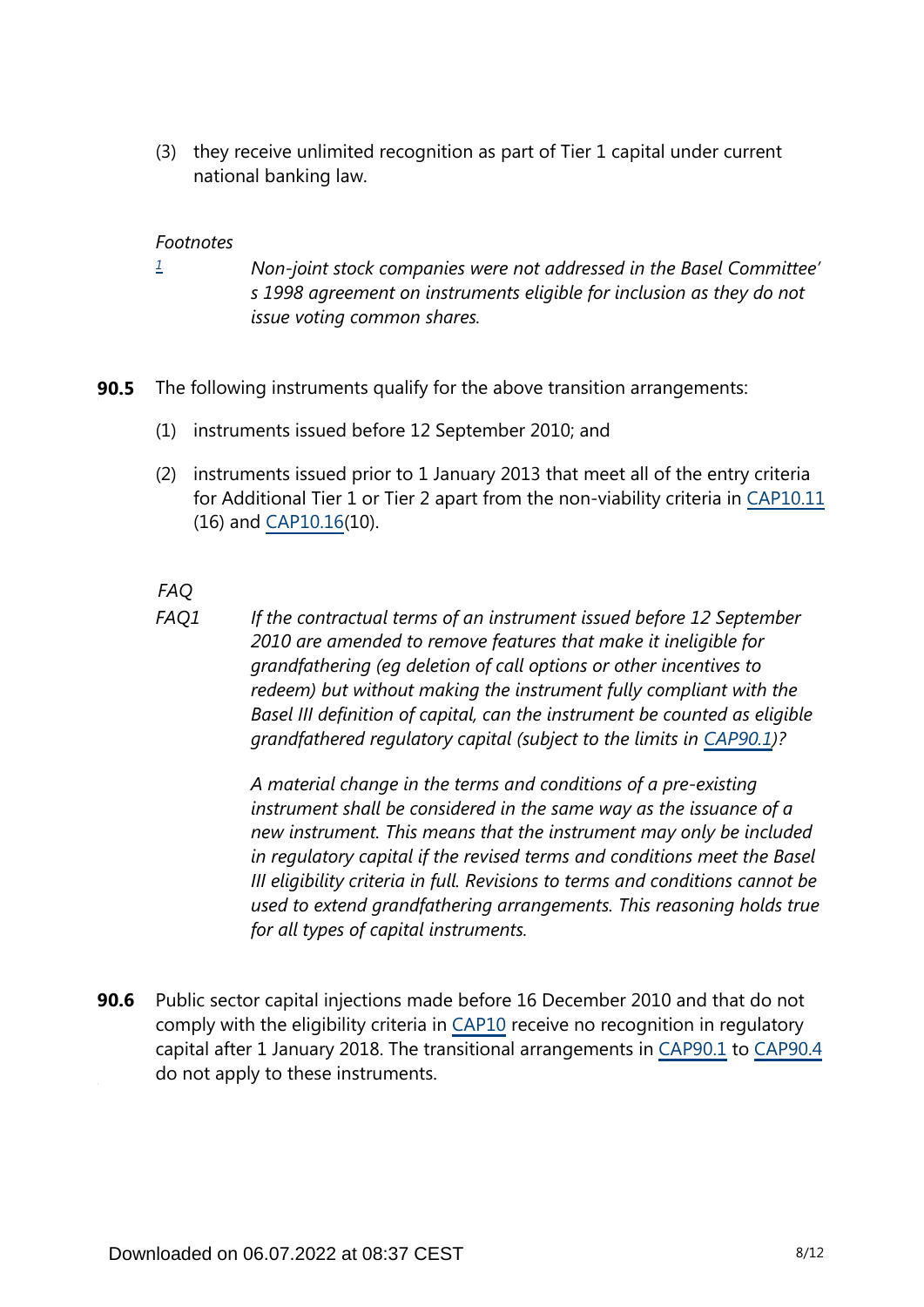## **Transitional arrangements for expected credit loss accounting**

- **90.7** The Committee has determined that it may be appropriate for a jurisdiction to introduce a transitional arrangement for the impact on regulatory capital from the application of expected credit loss (ECL) accounting. Jurisdictions applying a transitional arrangement must implement such an arrangement as follows.
- The transitional arrangement must apply only to provisions that are "new" under an ECL accounting model. "New" provisions are provisions which do not exist under accounting approaches applied prior to the adoption of an ECL accounting model. **90.8**
- The transitional arrangement must adjust Common Equity Tier 1 capital. Where there is a reduction in Common Equity Tier 1 capital due to new provisions, net of tax effect, upon adoption of an ECL accounting model, the decline in Common Equity Tier 1 capital (the "transitional adjustment amount") must be partially included (ie added back) to Common Equity Tier 1 capital over a number of years (the "transition period") commencing on the effective date of the transition to ECL accounting. **90.9**
- **90.10** Jurisdictions must choose whether banks under their supervision determine the transitional adjustment amount throughout the transition period by either:
	- (1) calculating it just once, at the effective date of the transition to ECL accounting (ie static approach); or
	- (2) recalculating it periodically to reflect the evolution of a bank's ECL provisions within the transition period (ie dynamic approach).
- **90.11** The transitional adjustment amount may be calculated based on the impact on Common Equity Tier 1 capital upon adoption of an ECL accounting model or from accounting provisions disclosed before and after the adoption of an ECL accounting model.
- **90.12** For internal ratings-based (IRB) portfolios, the calculation of transitional adjustment amounts must take account of the shortfall of the stock of provisions to expected losses, as set out in [CAP30.13.](https://www.bis.org/basel_framework/chapter/CAP/30.htm?tldate=20220101&inforce=20191215&published=20191215#paragraph_CAP_30_20191215_30_13) In some circumstances, an increase in provisions will not be fully reflected in IRB Common Equity Tier 1 capital.
- **90.13** The transition period commences from the date upon which a bank adopts ECL accounting in a jurisdiction that requires or permits the implementation of an ECL accounting framework. The transition period must be no more than five years.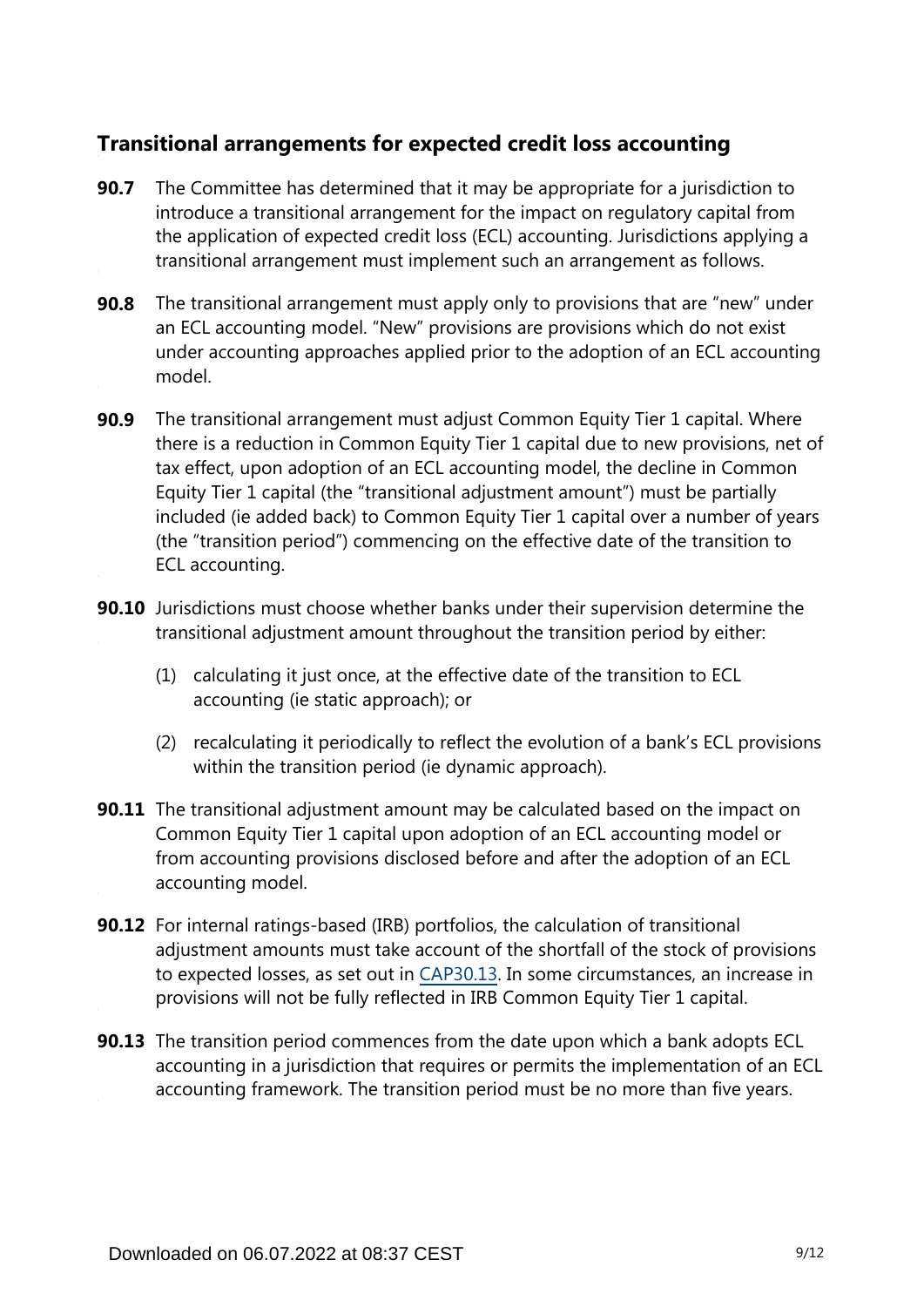- **90.14** During the transition period, the transitional adjustment amount will be partially included in (ie added back to) Common Equity Tier 1 capital. A fraction of the transitional adjustment amount (based on the number of years in the transition period) will be included in Common Equity Tier 1 capital during the first year of the transition period, with the proportion included in Common Equity Tier 1 capital phased out each year thereafter during the course of the transition period on a straight line basis. The impact of ECL provisions on Common Equity Tier 1 capital must not be fully neutralised during the transition period.
- **90.15** The transitional adjustment amount included in Common Equity Tier 1 capital each year during the transition period must be taken through to other measures of capital as appropriate (eg Tier 1 capital and total capital), and hence to the calculation of the leverage ratio and of large exposures limits.
- **90.16** Jurisdictions must choose between applying the consequential adjustments listed below or a simpler approach to ensure that banks do not receive inappropriate capital relief. (An example of a simpler approach that would not provide inappropriate capital relief would be amortising the transitional arrangement more rapidly than otherwise.)
	- (1) Account should be taken of tax effects in calculating the impact of ECL accounting on Common Equity Tier 1 capital.
	- (2) Any deferred tax asset (DTA) arising from a temporary difference associated with a non-deducted provision amount must be disregarded for regulatory purposes during the transitional period. This means that such DTA amount must not be considered for Common Equity Tier 1 capital, and in return must not be subject to deduction from Common Equity Tier 1 capital and must not be subject to risk weighting, as applicable.
	- (3) An accounting provision amount not deducted from Common Equity Tier 1 capital should not:
		- (a) be included in Tier 2 capital, even if the provision meets the definition of "general" or "excess" provisions;
		- (b) reduce exposure amounts in the standardised approach even if it meets the definition of a "specific" provision; or
		- (c) reduce the total exposure measure in the leverage ratio.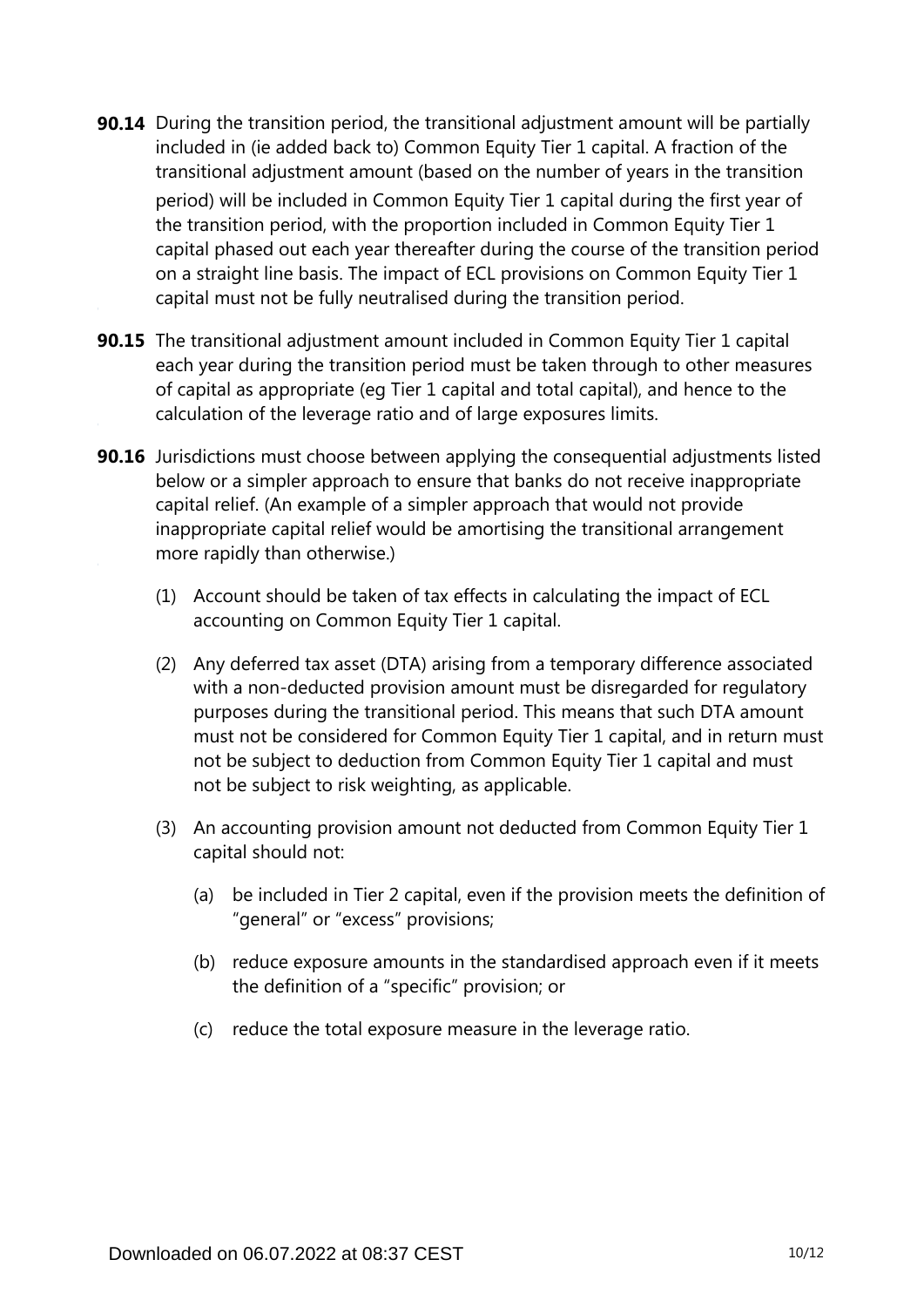**90.17** Jurisdictions must publish details of any transitional arrangement applied, the rationale for it, and its implications for supervision of banks (eg whether supervisory decisions will be based solely on regulatory metrics which

<span id="page-10-1"></span>incorporate the effect of the transitional arrangement). Jurisdictions that choose to implement a transitional arrangement must require their banks to disclose, as set out in DIS[2](#page-10-0)0.<sup>2</sup>

- (1) whether a transitional arrangement is applied; and
- (2) the impact on the bank's regulatory capital and leverage ratios compared to the bank's "fully loaded" capital and leverage ratios had the transitional arrangements not been applied.

### *Footnotes*

*[2](#page-10-1)*

*In addition to the required disclosures under Pillar 3, banks may also provide this information prominently on their website.*

- <span id="page-10-0"></span>**90.18** In light of the Covid-19 pandemic, the Committee agreed on the following amendments to the transitional arrangements for the regulatory capital treatment of ECLs set out in [CAP90.7](https://www.bis.org/basel_framework/chapter/CAP/90.htm?tldate=20220101&inforce=20200403&published=20200403#paragraph_CAP_90_20200403_90_7) to [CAP90.17:](https://www.bis.org/basel_framework/chapter/CAP/90.htm?tldate=20220101&inforce=20200403&published=20200403#paragraph_CAP_90_20200403_90_17)
	- (1) Jurisdictions may apply the existing transitional arrangements, even if they were not initially implemented when banks first adopted the ECL model. They may also choose to apply the alternative transition set out in point (4) below.
	- (2) Jurisdictions may permit banks to switch from the static approach to the dynamic approach to determine the transitional adjustment amount (even if they have previously switched the approach that they use).
	- (3) In addition to the two existing approaches to calculate the transitional adjustment amount (the static and dynamic approach), jurisdictions may use alternative methodologies that aim to approximate the cumulative difference between provisions under the ECL accounting model and provisions under the prior incurred loss accounting model.